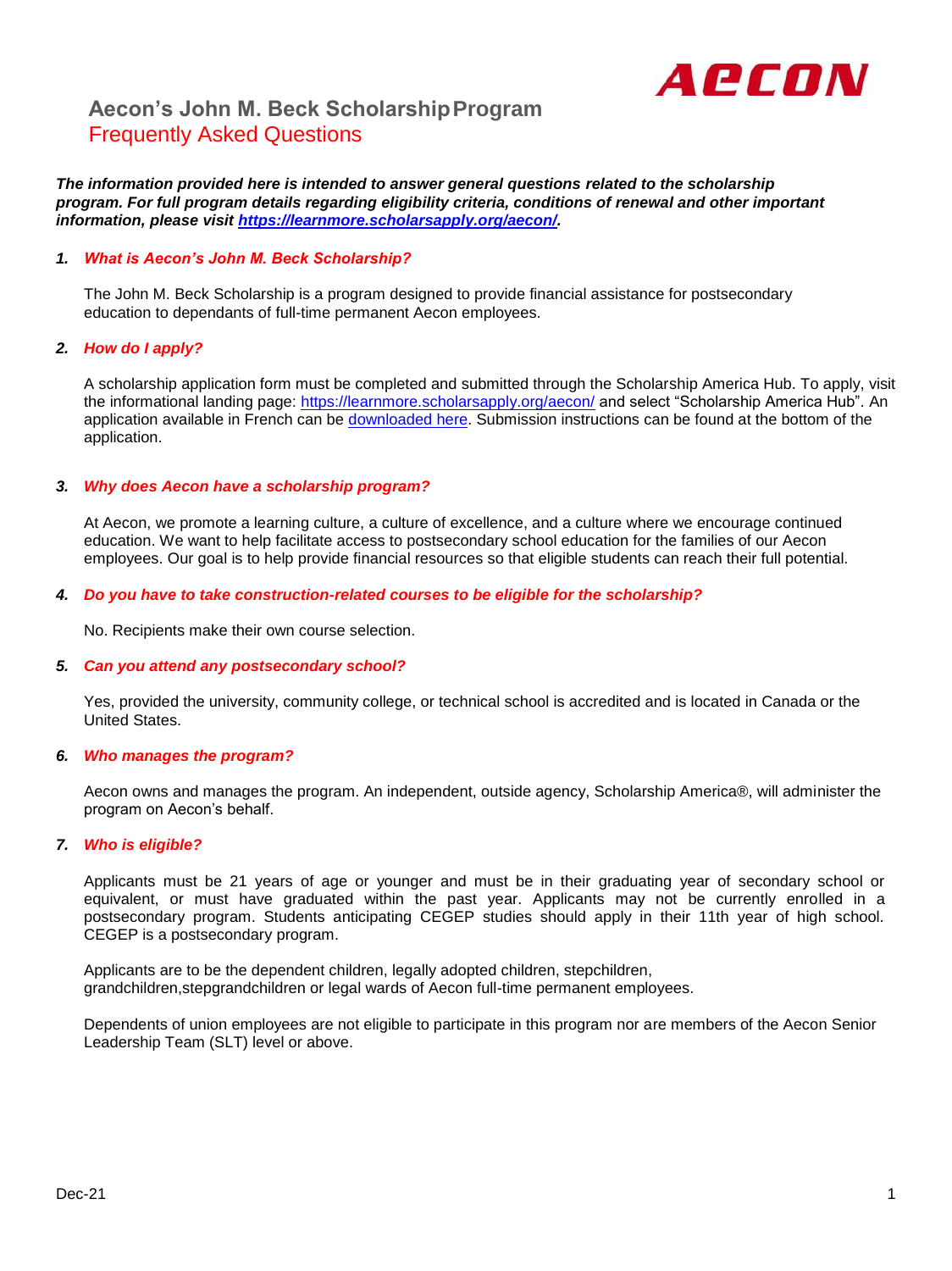

# **Aecon's John M. Beck ScholarshipProgram** Frequently Asked Questions

## *8. What are the selection criteria?*

- Academic performance
- Leadership and participation in school and community activities
- Honours and awards
- Work experience
- Statement of educational and career goals and aspirations
- Unusual personal or family circumstances
- Demonstrated financial need

#### *9. Who chooses the successful applicants?*

First, Scholarship America identifies a list of up to 15 finalists. Then, an independent third- party panel of judges select the recipients. No employee or member of Aecon's Board of Directors is eligible to be on the panel of judges.

### *10. What is the scholarship value?*

Each recipient will receive a \$2,500 scholarship per academic year. All scholarships are renewable each year the student is enrolled in a two, three, or four-year program at an accredited university, community college, or technical school in Canada or the United States. In this way, the scholarship has a value up to \$10,000.

### *11. What are the conditions for scholarship renewal?*

Awards are renewable for up to three additional years or until a bachelor's degree is earned, whichever occurs first.

Canadian applicants must maintain a cumulative C average (or equivalent) and be enrolled full-time with a minimum of 12 credit hours per term. U.S. students must also be enrolled full-time and maintain a 2.0 (or equivalent) grade point average. Parental employment with Aecon must (at Aecon's discretion) be maintained throughout the dependant's term at school.

Awards are for undergraduate study only.

### *12. What happens if the Aecon employee retires or leaves under other circumstances while his or her dependant is enrolled in the scholarship program?*

In the case of retirement, the dependant's eligibility continues. In other cases, Aecon will review the individual circumstances and determine whether eligibility continues.

#### *13. Is renewal automatic?*

Yes and No. Students do not need to complete a new application form each academic year; however, some other documents will be required, such as transcripts and enrollment confirmation etc. to ensure renewal criteria are met. In addition, the work status of the employee parent will be reviewed during the renewal process. Failure to meet the criteria could result in the scholarship not being renewed, but all recipients who continue to meet the renewal criteria will be renewed.

## *14. How and when is the scholarship paid?*

Payments are made in August. Award cheques will be mailed to each recipient's home address and are made payable to the school.